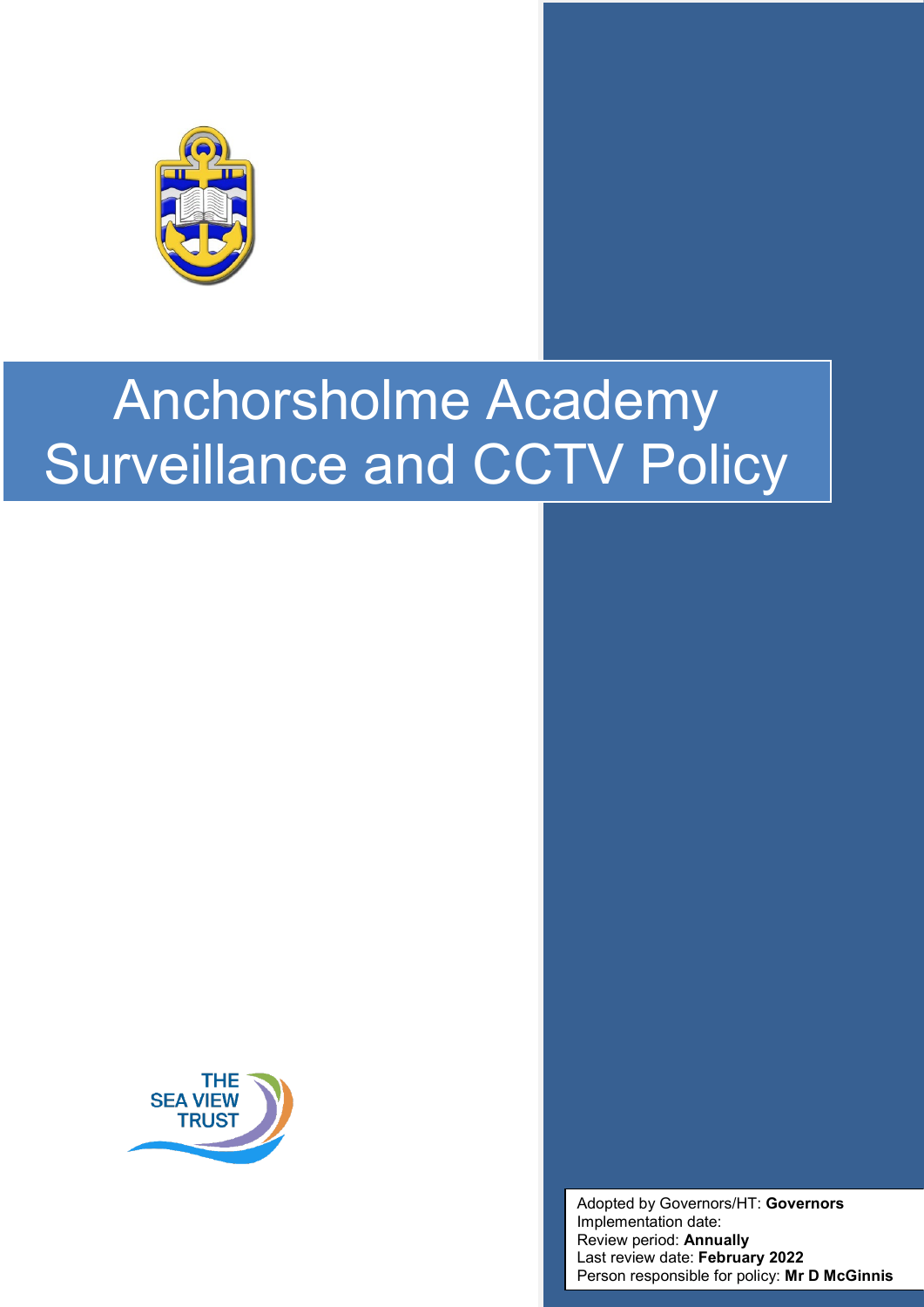## **Statement of intent**

At Anchorsholme Academy, we take our responsibility towards the safety of staff, visitors and pupils very seriously. To that end, we use surveillance cameras to monitor any instances of aggression or physical damage to our school and its members.

The purpose of this policy is to manage and regulate the use of the surveillance and CCTV systems at the school and ensure that:

- We comply with the UK GDPR.
- The images that are captured are useable for the purposes we require them for.
- We reassure those persons whose images are being captured, that the images are being handled in accordance with data protection legislation.

This policy covers the use of surveillance and CCTV systems which capture moving and still images of people who could be identified, as well as information relating to individuals for any of the following purposes:

- Observing what an individual is doing
- Taking action to prevent a crime
- Using images of individuals that could affect their privacy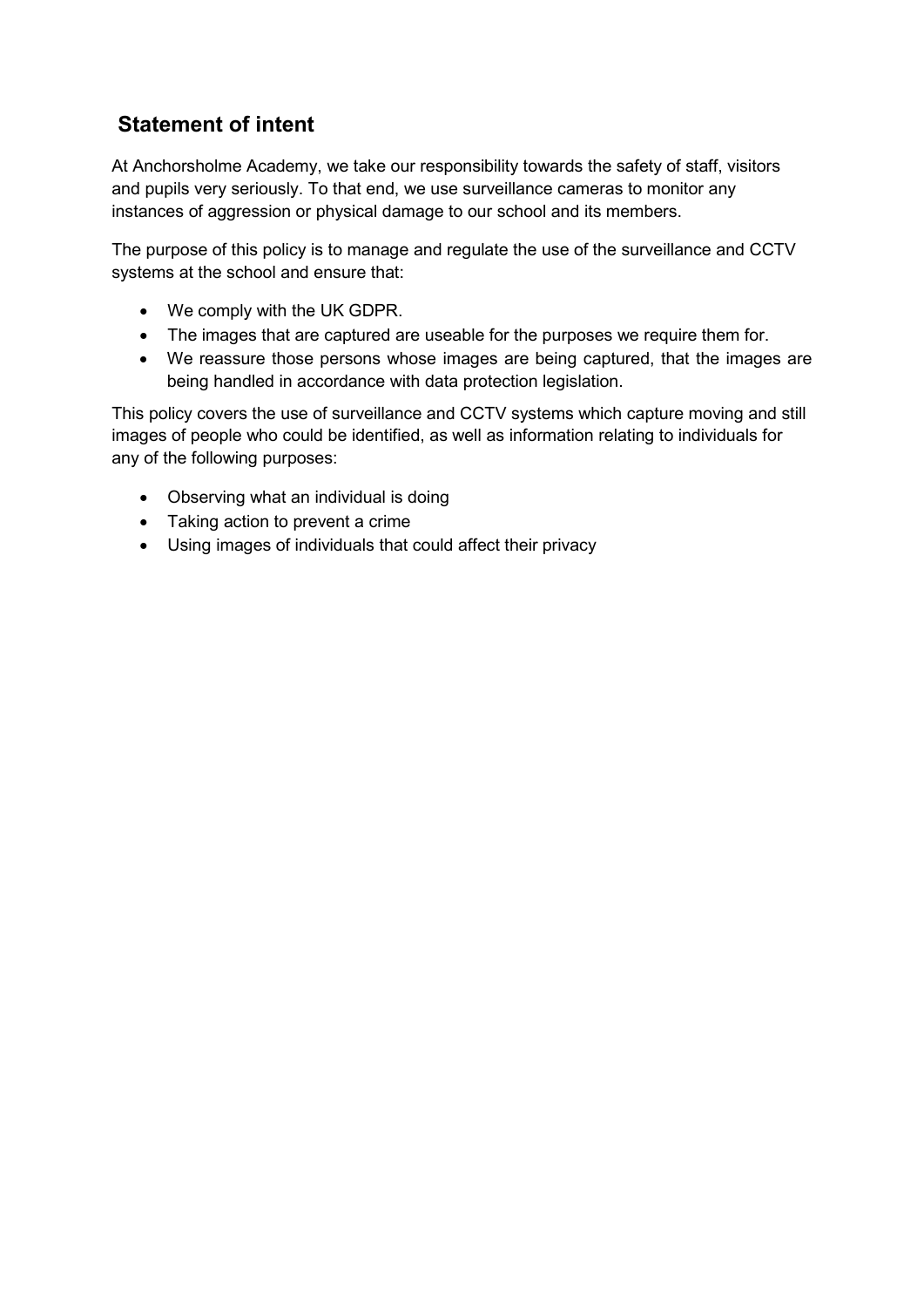## **Legal framework**

This policy has due regard to all relevant legislation and statutory guidance including, but not limited to, the following:

- Regulation of Investigatory Powers Act 2000
- Protection of Freedoms Act 2012
- The UK General Data Protection Regulation (GDPR)
- Data Protection Act 2018
- Freedom of Information Act 2000
- The Education (Pupil Information) (England) Regulations 2005 (as amended in 2016)
- The Freedom of Information and Data Protection (Appropriate Limit and Fees) Regulations 2004
- School Standards and Framework Act 1998
- Children Act 1989
- Children Act 2004
- Equality Act 2010

This policy operates in conjunction with the following statutory and non-statutory guidance:

- Home Office (2021) 'The Surveillance Camera Code of Practice'
- ICO (2021) 'Guide to the UK General Data Protection Regulation (UK GDPR)'
- ICO (2017) 'In the picture: A data protection code of practice for surveillance cameras and personal information'

This policy operates in conjunction with the following school policies:

- Photography Policy
- Online Safety Policy
- Freedom of Information Policy
- School Security Policy
- Data Protection Policy

# **Definitions**

For the purpose of this policy the following definitions are given for the below terms:

**Surveillance** – monitoring the movements and behaviour of individuals; this can include video, audio or live footage e.g. real-time recordings. For the purpose of this policy only video and audio footage will be applicable.

- **Overt surveillance** Surveillance which is clearly visible and signposted around the school and does not fall under the Regulation of Investigatory Powers Act 2000.
- **Covert surveillance** any use of surveillance which is intentionally not shared with the subjects it is recording. Subjects will not be informed of such surveillance.

The school does not condone the use of covert surveillance when monitoring the school's staff, pupils and/or volunteers. Covert surveillance will only be operable in extreme circumstances.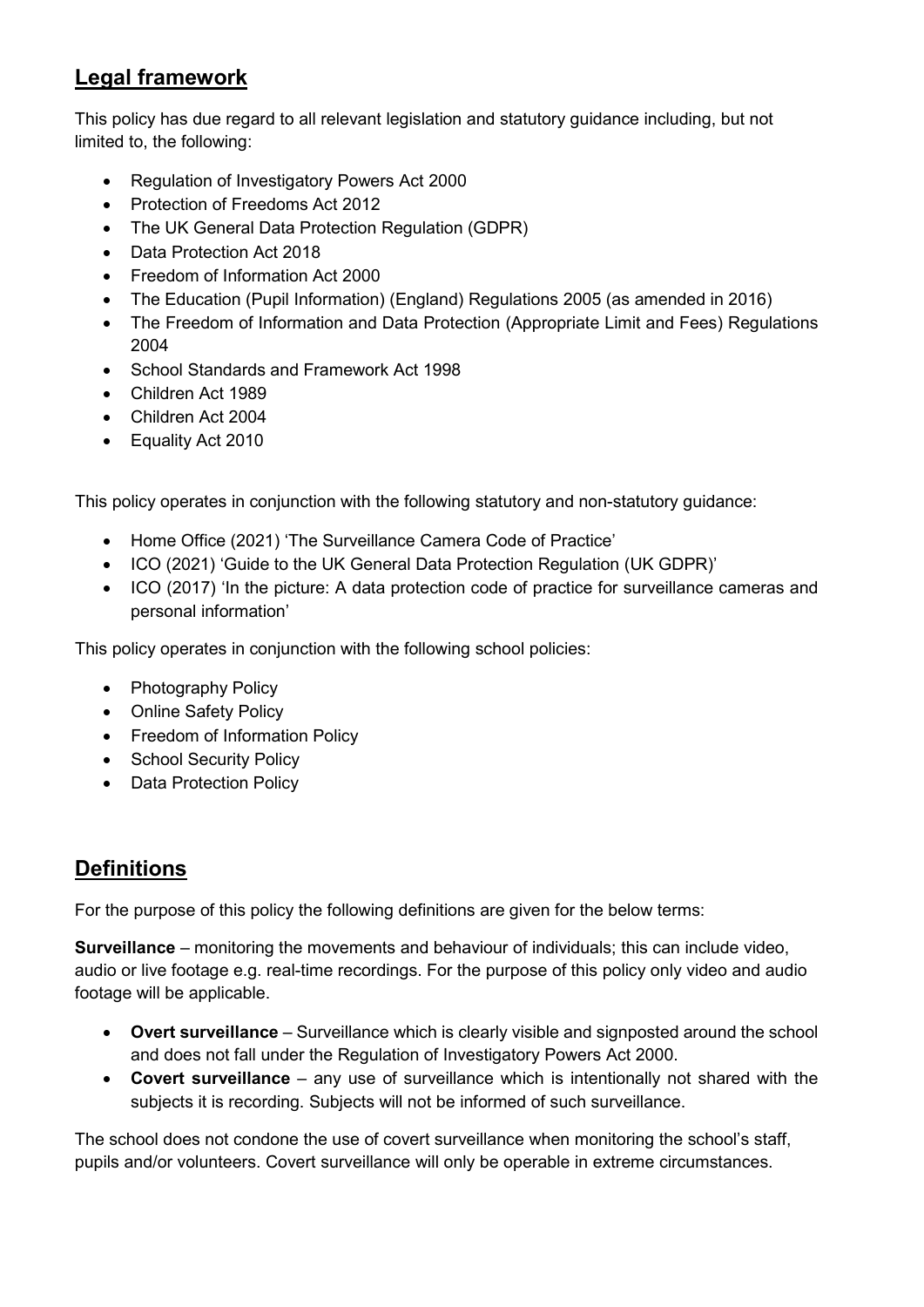## **Roles and responsibilities**

The role of the DPO includes:

- Dealing with freedom of information requests and SARs in line with legislation, including the Freedom of Information Act 2000.
- Ensuring that all data controllers at the school handle and process surveillance and CCTV footage in accordance with data protection legislation.
- Ensuring that surveillance and CCTV footage is obtained in line with legal requirements.
- Ensuring consent is clear, positive and unambiguous. Pre-ticked boxes and answers inferred from silence are non-compliant with the UK GDPR.
- Ensuring that surveillance and CCTV footage is destroyed in line with legal requirements when it falls outside of its retention period.
- Keeping comprehensive and accurate records of all data processing activities, including surveillance and CCTV footage, detailing the purpose of the activity and making these records public upon request.
- Informing data subjects of how their data captured in surveillance and CCTV footage will be used by the school, their rights for the data to be destroyed and the measures implemented by the school to protect individuals' personal information.
- Preparing reports and management information on the school's level of risk related to data protection and processing performance.
- Reporting to the highest management level of the school, e.g. the governing board.
- Abiding by confidentiality requirements in relation to the duties undertaken while in the role.
- Monitoring the performance of the school's data protection impact assessment (DPIA) and providing advice where requested.
- Presenting reports regarding data processing at the school to senior leaders and the governing board.

The school, as the corporate body, is the data controller. The governing board therefore has overall responsibility for ensuring that records are maintained, including security and access arrangements in accordance with regulations.

The Office Manager deals with the day-to-day matters relating to data protection and thus, for the benefit of this policy will act as the data controller.

The role of the ICT Manager includes:

- Processing surveillance and CCTV footage legally and fairly.
- Collecting surveillance and CCTV footage for legitimate reasons and ensuring that it is used accordingly.
- Collecting surveillance and CCTV footage that is relevant, adequate and not excessive in relation to the reason for its collection.
- Ensuring that any surveillance and CCTV footage identifying an individual is not kept for longer than is necessary.
- Protecting footage containing personal data against accidental, unlawful destruction, alteration and disclosure – especially when processing over networks.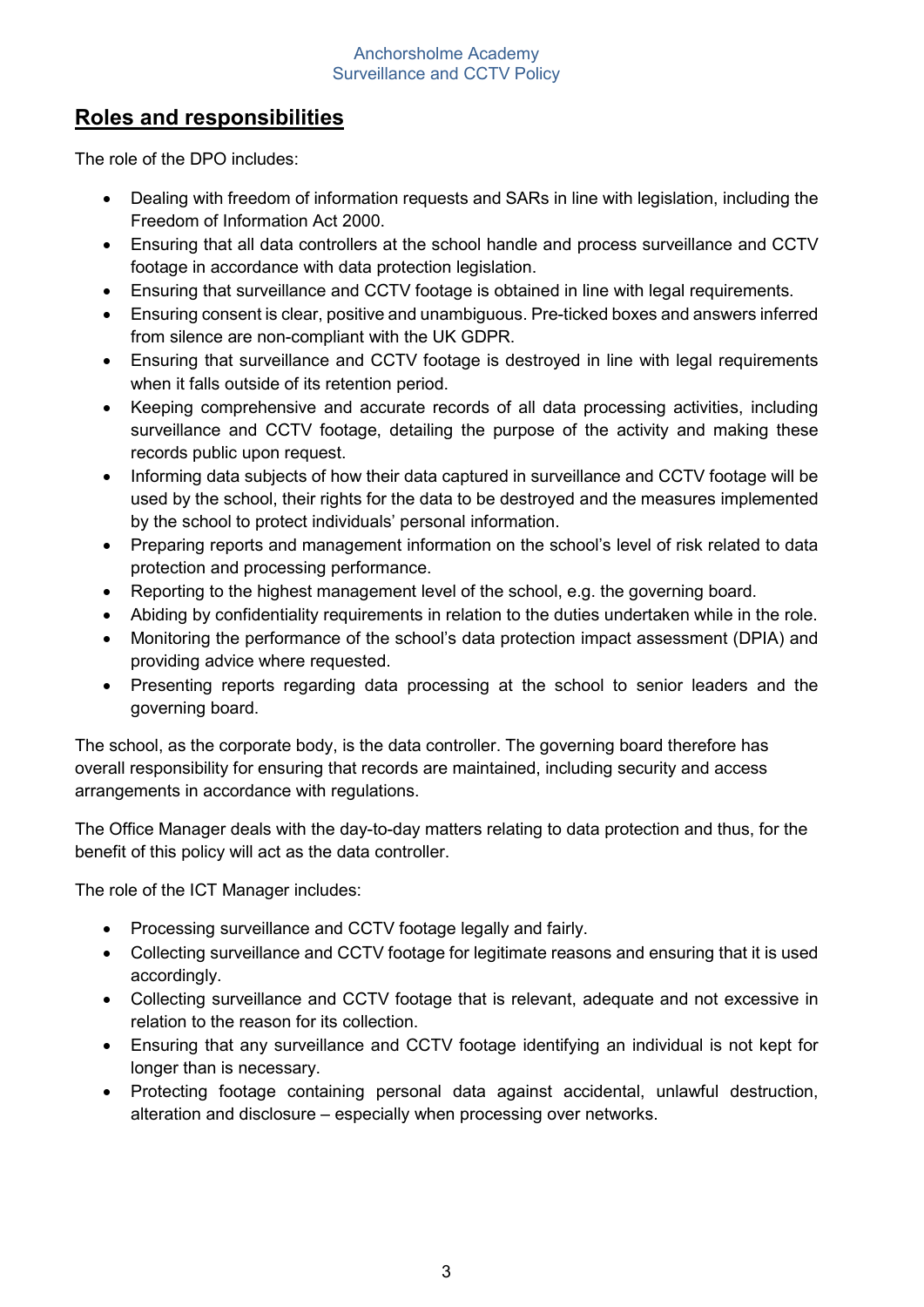The role of the headteacher includes:

- Meeting with the DPO to decide where CCTV is needed to justify its means.
- Conferring with the DPO with regard to the lawful processing of the surveillance and CCTV footage.
- Reviewing the Surveillance and CCTV Policy to ensure it is compliant with current legislation.
- Monitoring legislation to ensure the school is using surveillance fairly and lawfully.
- Communicating any changes to legislation with all members of staff.

### **Purpose and justification**

The school will only use surveillance cameras for the safety and security of the school and its staff, pupils and visitors.

Surveillance will be used as a deterrent for violent behaviour and damage to the school.

The school will only conduct surveillance as a deterrent and under no circumstances will the surveillance and the CCTV cameras be present in school classrooms or any changing facility.

If the surveillance and CCTV systems fulfil their purpose and are no longer required, the school will deactivate them.

# **Data protection**

Data collected from surveillance and CCTV will be:

- Processed lawfully, fairly and in a transparent manner.
- Collected for specified and legitimate purposes data will not be processed further in a manner that is incompatible with the following purposes:
	- Further processing for archiving data in the public interest
	- Scientific or historical research
	- Statistical purposes
- Adequate, relevant and limited to what is necessary in relation to the purposes for which they are processed.
- Accurate and, where necessary, kept up-to-date; every reasonable step will be taken to ensure that personal data that is inaccurate, having regard to the purposes for which they are processed, is erased or rectified without delay.
- Kept in a form which permits identification of data subjects for no longer than is necessary for the purposes for which the personal data is processed.
- Processed in a manner that ensures appropriate security of the personal data, including protection against unauthorised or unlawful processing and against accidental loss, destruction or damage, using appropriate technical or organisational measures.

The use of surveillance cameras and CCTV will be critically analysed using a DPIA, in consultation with the DPO.

A DPIA will be carried out prior to the installation of any surveillance and CCTV system.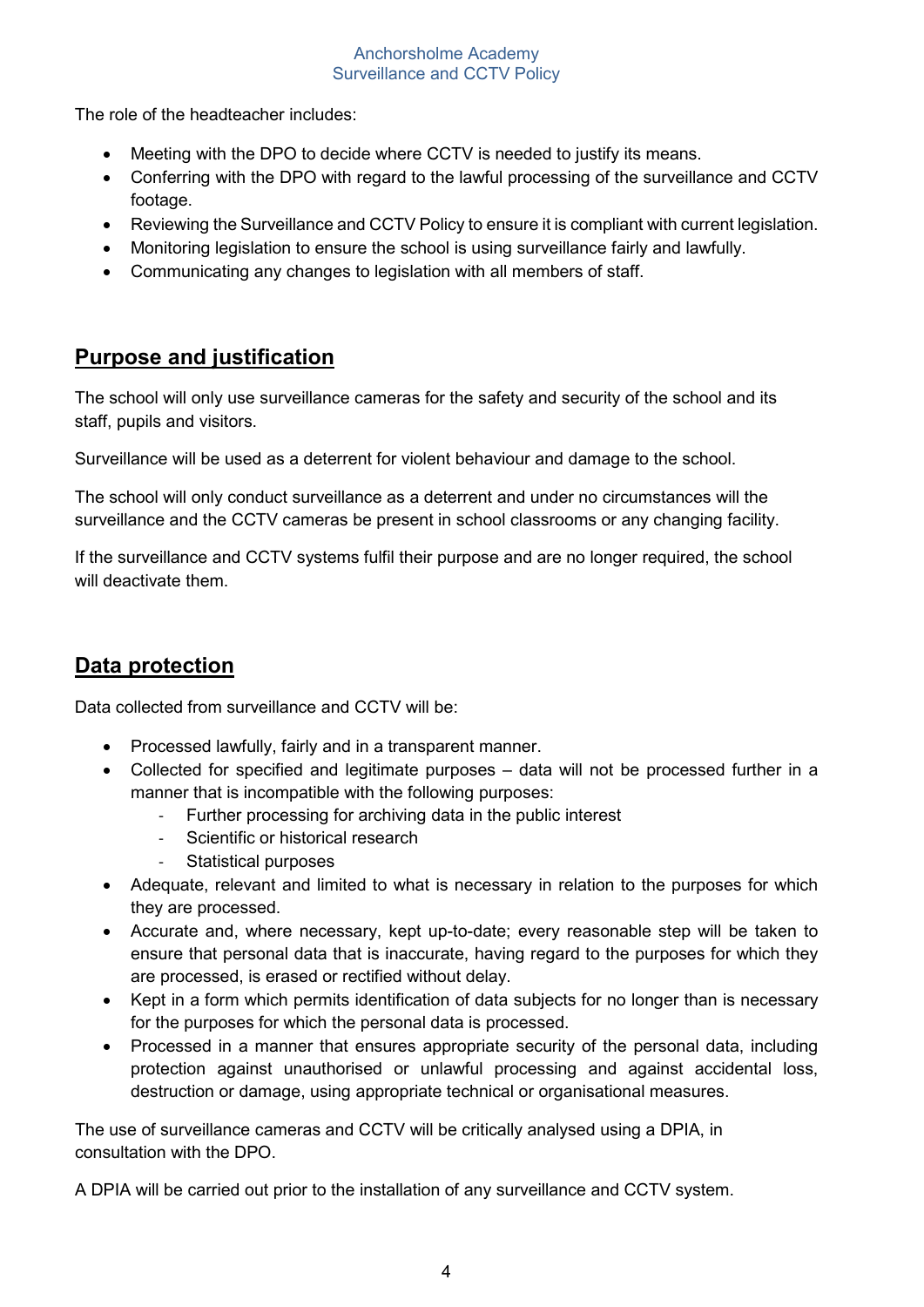If the DPIA reveals any potential security risks or other data protection issues, the school will ensure they have provisions in place to overcome these issues.

Where the school identifies a high risk to an individual's interests, and it cannot be overcome, the school will consult the ICO before they use CCTV, and the school will act on the ICO's advice.

The school will ensure that the installation of the surveillance and CCTV systems will always justify its means.

If the use of a surveillance and CCTV system is too privacy intrusive, the school will seek amendments.

Surveillance and CCTV systems will not be intrusive. Pupils, staff and visitors will be made aware of the following:

- Whenever they are being monitored by a surveillance camera system
- Who is undertaking the activity
- The purpose for which the associated information is being used

## **Objectives**

The surveillance system will be used to:

- Maintain a safe environment.
- Ensure the welfare of pupils, staff and visitors.
- Deter criminal acts against persons and property.
- Assist the police in identifying persons who have committed an offence.

## **Protocols**

The surveillance system will be registered with the ICO in line with data protection legislation.

The surveillance system is a closed digital system which does not record audio.

Warning signs have been placed throughout the premises where the surveillance system is active, as mandated by the ICO's Code of Practice.

The surveillance system has been designed for maximum effectiveness and efficiency; however, the school cannot guarantee that every incident will be detected or covered and 'blind spots' may exist.

The surveillance system will not be used to focus on a particular group or individual unless an immediate response to an incident is required.

The surveillance system will not be trained on private vehicles or property outside the perimeter of the school.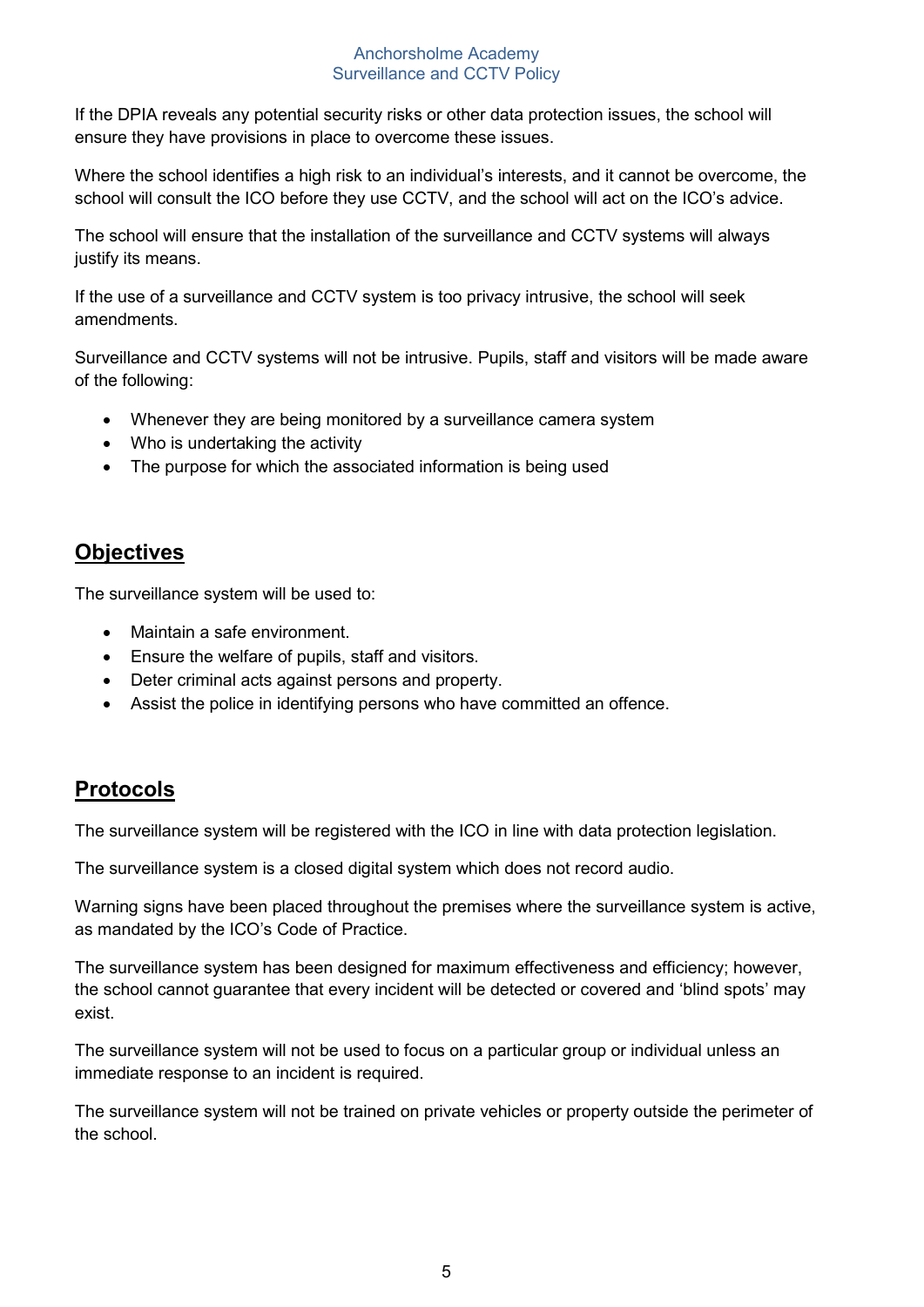## **Security**

Access to the surveillance system, software and data will be strictly limited to authorised operators and will be password protected.

The school's authorised CCTV system operators are:

- Headteacher
- Office Manager
- ICT Manager
- Site Supervisor
- Admin Assistant

The main control facility is kept secure and locked when not in use.

If, in exceptional circumstances, covert surveillance is planned, or has taken place, copies of the Home Office's [authorisation forms](https://www.gov.uk/government/publications/application-for-use-of-directed-surveillance) will be completed and retained.

Surveillance and CCTV systems will be tested for security flaws on a regular basis to ensure that they are being properly maintained at all times.

The ICT Manager, DPO, and headteacher will decide when to record footage, e.g. a continuous loop outside the school grounds to deter intruders.

Any unnecessary footage captured will be securely deleted from the school system.

Each system will have a separate audio and visual system that can be run independently of one another. Audio CCTV will only be used in the case of deterring aggressive or inappropriate behaviour.

Any cameras that present faults will be repaired immediately as to avoid any risk of a data breach.

Visual display monitors are located in the ICT Managers Office.

#### **Code of practice**

The school understands that recording images of identifiable individuals constitutes as processing personal information, so it is done in line with data protection principles.

The school notifies all pupils, staff and visitors of the purpose for collecting surveillance data via notice boards, signs, letters and emails.

CCTV cameras are only placed where they do not intrude on anyone's privacy and are necessary to fulfil their purpose.

All surveillance footage will be kept for up to two months for security purposes; the headteacher and the data controller are responsible for keeping the records secure and allowing access.

The school has a surveillance system for the purpose of the prevention and detection of crime and the promotion of the health, safety and welfare of staff, pupils and visitors.

The surveillance and CCTV system is owned by the school and images from the system are strictly controlled and monitored by authorised personnel only.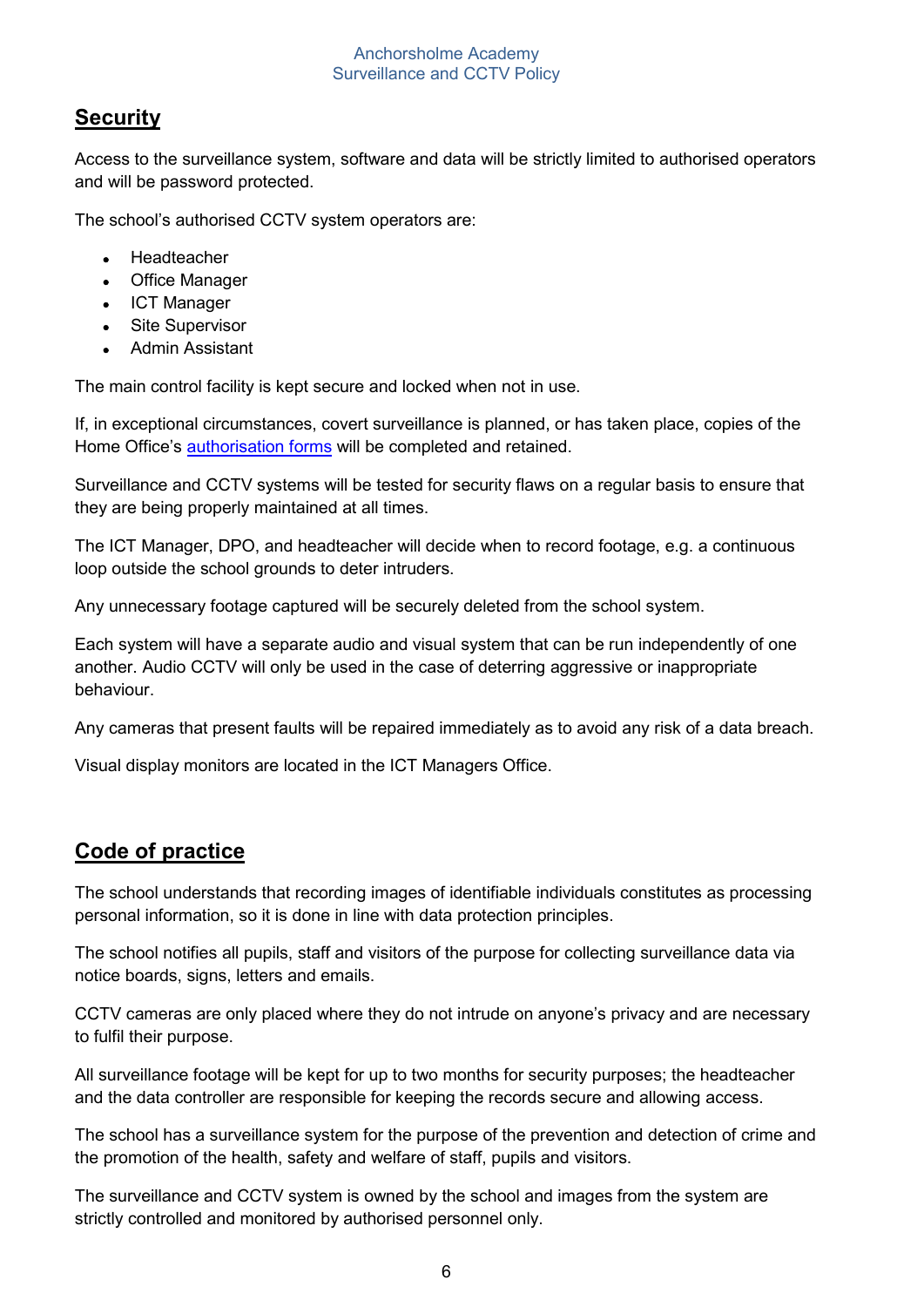The school will ensure that the surveillance and CCTV system is used to create a safer environment for staff, pupils and visitors to the school, and to ensure that its operation is consistent with the obligations outlined in data protection legislation. The policy is available from the school's website.

The surveillance and CCTV system will:

- Be designed to take into account its effect on individuals and their privacy and personal data.
- Be transparent and include a contact point which enables people to request information and submit complaints via the DPO.
- Have clear responsibility and accountability procedures for images and information collected, held and used.
- Have defined policies and procedures in place which are communicated throughout the school.
- Only keep images and information for as long as required.
- Restrict access to retained images and information with clear rules on who can gain access.
- Consider all operational, technical and competency standards, relevant to the surveillance and CCTV system and its purpose, and work to meet and maintain those standards in accordance with the law.
- Be subject to stringent security measures to safeguard against unauthorised access.
- Be regularly reviewed and audited to ensure that policies and standards are maintained.
- Only be used for the purposes for which it is intended, including supporting public safety, the protection of pupils, staff and volunteers, and law enforcement.
- Be accurate and well maintained to ensure information is up-to-date.

#### **Access**

Under the UK GDPR, individuals have the right to obtain confirmation that their personal information is being processed.

All disks and hard drives containing images belong to, and remain the property of, the school.

Individuals have the right to submit an SAR to gain access to their personal data in order to verify the lawfulness of the processing.

The school will verify the identity of the person making the request before any information is supplied.

A copy of the information will be supplied to the individual free of charge; however, the school may impose a 'reasonable fee' to comply with requests for further copies of the same information.

Where an SAR has been made electronically, the information will be provided in a commonly used electronic format.

Requests by persons outside the school for viewing or copying disks, or obtaining digital recordings, will be assessed by the headteacher, who will consult the DPO, on a case-by-case basis with close regard to data protection and freedom of information legislation.

Where a request is manifestly unfounded, excessive or repetitive, a reasonable fee will be charged.